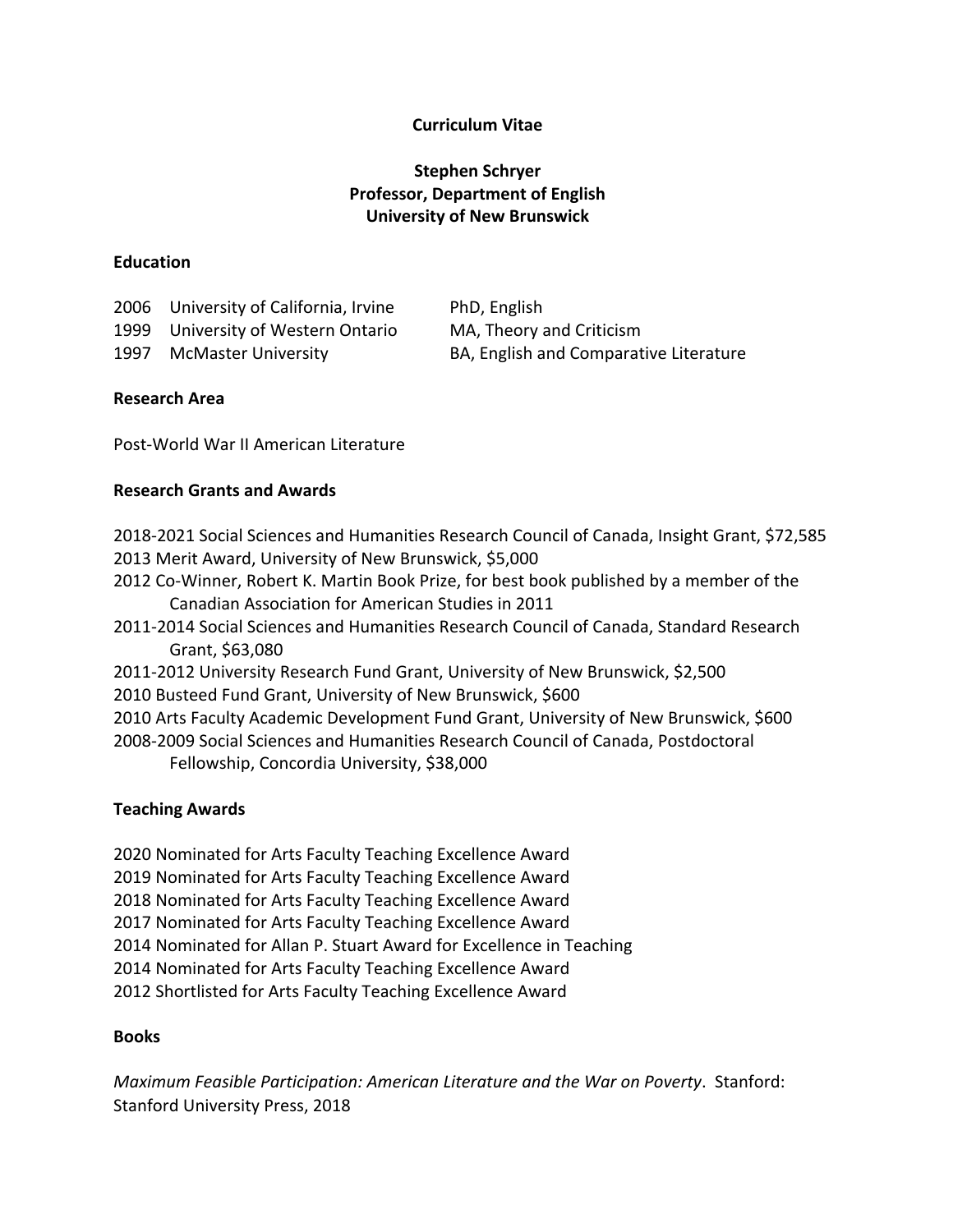*Fantasies of the New Class: Ideologies of Professionalism in Post-World War II American Fiction*. New York: Columbia University Press, 2011

# **Books-in-Progress**

*The Conservative Imagination: National Review and its Circle*

# **Articles**

"Writers for Goldwater." *Post 45* (January 2020). http://post45.org/2020/01/writers-forgoldwater/

"Conservative Circuits: Hugh Kenner, Modernism, and *National Review*." *Modernism / modernity* 26, 3 (September 2019): 505-520.

"Cockroach Dreams: Oscar Zeta Acosta, Legal Services, and the Great Society Coalition." *Twentieth-Century Literature* 60, 4 (Winter 2014): 455-480.

"Failed Faustians: Jack Kerouac and the Discourse of Delinquency." *Modern Fiction Studies* 57, 1 (Spring 2011): 123-148.

"'A Culture of Violence and Foodsmells': Amiri Baraka's *The System of Dante's Hell* and the War on Poverty." *Arizona Quarterly* 66, 1 (Spring 2010): 145-164.

"Mary McCarthy's Field Guide to U.S. Intellectuals: Tradition and Modernization Theory in *Birds of America*." *Modern Fiction Studies* 53, 4 (Winter 2007): 821-844.

"Fantasies of the New Class: The New Criticism, Harvard Sociology, and the Idea of the University." *PMLA* 122, 3 (May 2007): 663-678.

# **Book Chapters**

"Fantasies of the New Class: The New Criticism, Harvard Sociology, and the Idea of the University." *Disciplining Modernism*. Ed. Pamela Caughie. New York: Palgrave Macmillan, 2009. 147-166. (Reprint of *PMLA* article).

"The Aesthetics of First- and Second-Order Cybernetics in William Gaddis's *JR*." *Paper Empire: William Gaddis and the World System*. Ed. Joseph Tabbi and Rone Shavers. Tuscaloosa: University of Alabama Press, 2007. 75-89.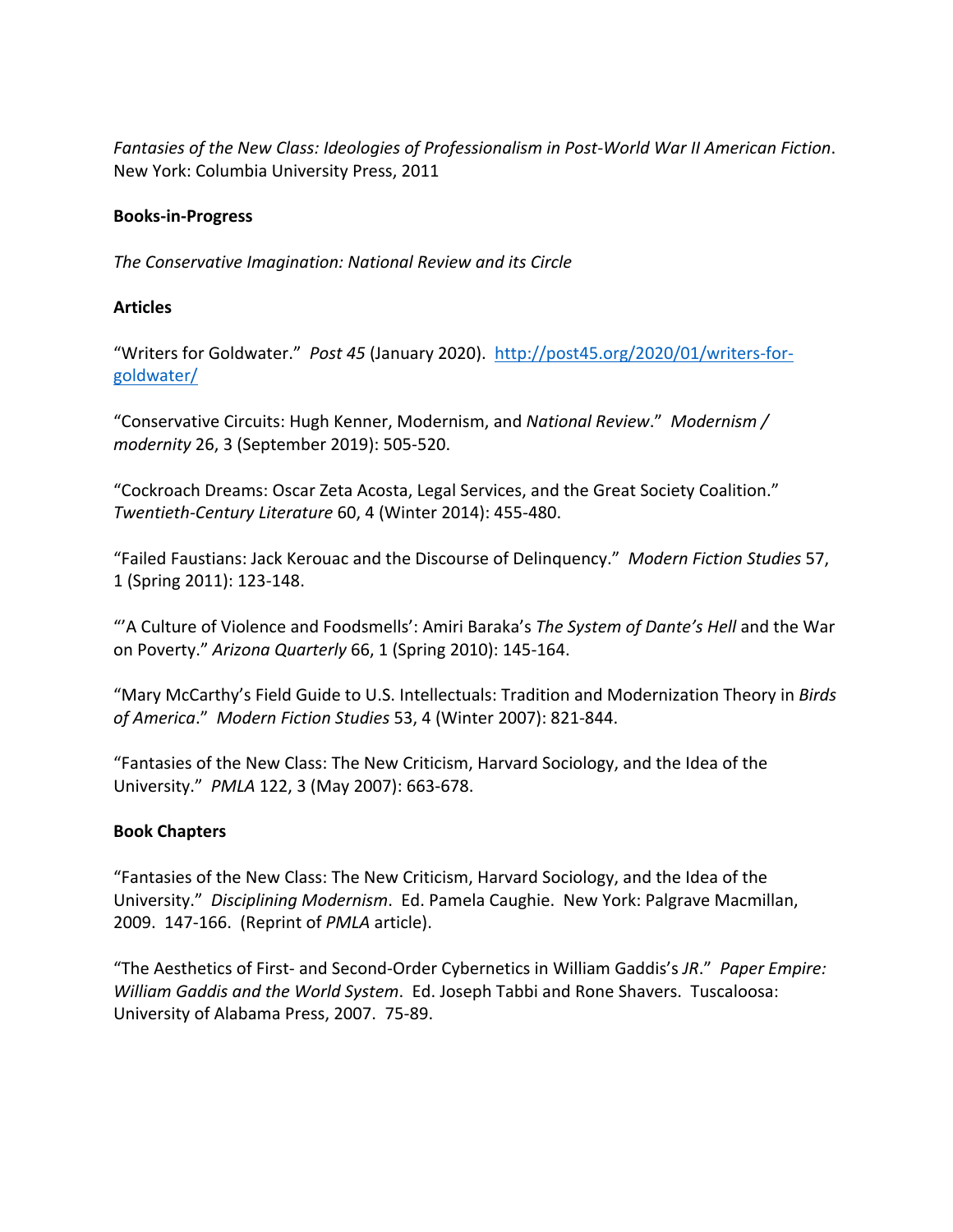#### **Book Reviews**

Review of Myke Tucker Abramson's *Novel Shocks: Urban Renewal and the Origins of Neoliberalism*. *American Literary History*. Forthcoming.

Review of Nicholas Buccola's *The Fire Is Upon Us: James Baldwin, William F. Buckley, Jr., and the Debate Over Race in America*. *African American Review*. 53.2 (Summer 2020): 63-66.

Review of Jeffrey Dudas's *Raised Right: Fatherhood in Modern American Conservatism*. *African American Review*. 53.1 (Spring 2020): 64-66.

Review of Matthew Mullins's *Postmodernism in Pieces: Materializing the Social in U.S. Fiction*. *Contemporary Women's Writing*. March 2017.

"New Deal Cinema." Review of Anna Siomopoulos's *Hollywood Melodrama and the New Deal: Public Daydreams*. *Criticism* 58, 4 (Fall 2016): 683-687.

Review of Loren Glass's *Counterculture Colophon: Grove Press, The Evergreen Review, and the Incorporation of the Avant-Garde*. *American Literary History Online Review*. January 2015.

"Post-Skeptical Criticism." Review of Robert Chodat's *Worldly Acts and Sentient Things: The Persistence of Agency from Stein to DeLillo*. *Twentieth Century Literature* 54, 4 (Winter 2008): 538-543.

"Postmodernism Redux." Review of Gerhard Hoffmann's *From Modernism to Postmodernism: Concepts and Strategies of Postmodern American Fiction* and John McClure's *Partial Faiths: Postsecular Fiction in the Age of Pynchon and Morrison*. *electronic book review*. July 2008.

"Nothing Lasts." Review of Tom LeClair's *Passing On* and *The Liquidators*. *electronic book review*. March 2008.

"Celebrating Complexity." Review of Mark Taylor's *The Moment of Complexity: Emerging Network Culture*. *electronic book review*. December 2004.

"Cybernetic Aesthetics." Review of Niklas Luhmann's *Art as a Social System*. *Literary Research/Recherche Littéraire* 18, 35 (2001): 140-144.

Review of Henry Krips, *Fetish: An Erotics of Culture*. *Literary Research / Recherche Littéraire*. 17, 33 (2000): 195-198.

Review of Stanley Fish, *Professional Correctness: Literary Studies and Political Change. Literary Research/Recherche Littéraire*. 16, 32 (1999): 299-302.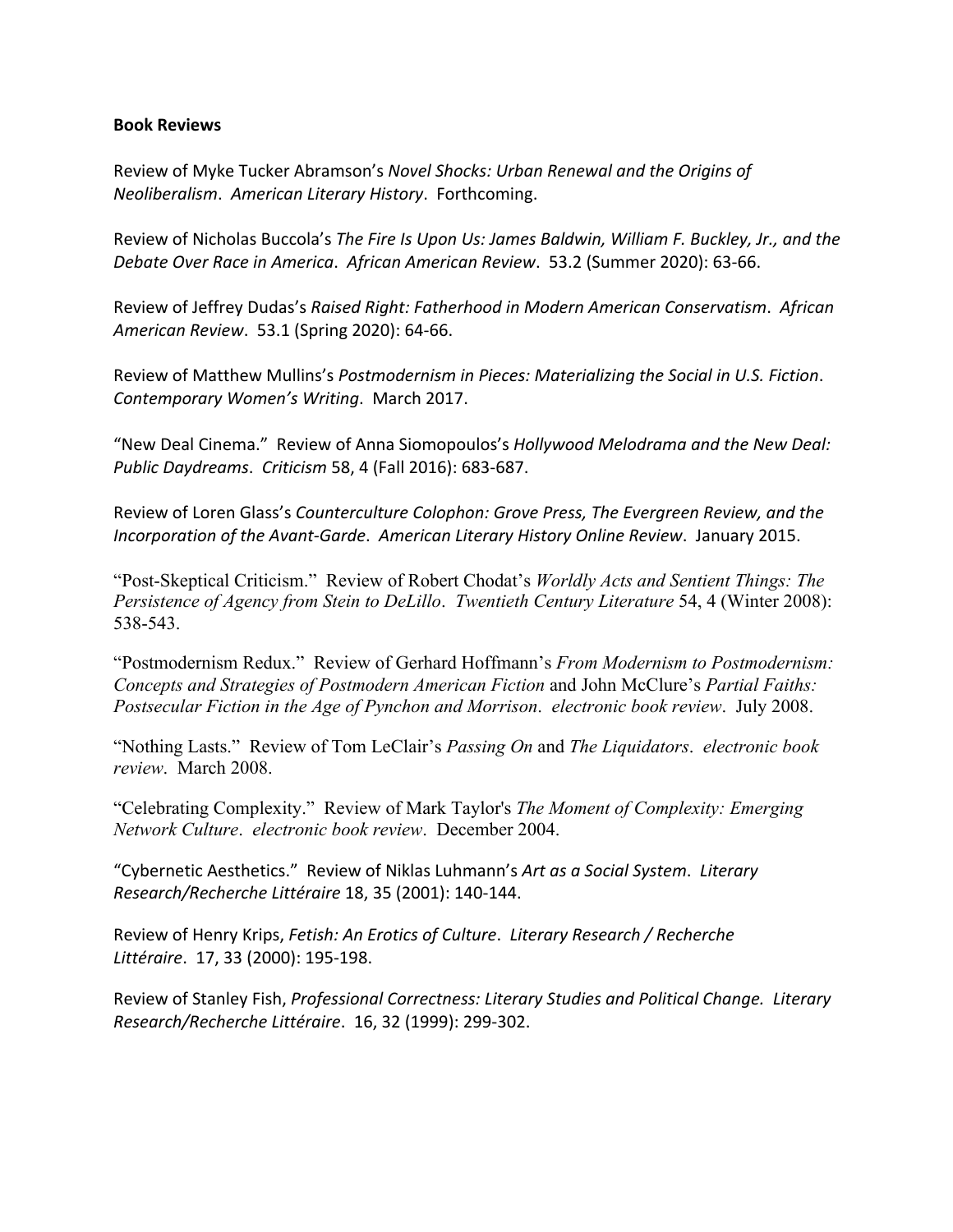#### **Encyclopedia Articles**

"The Affective Fallacy." *Princeton Encyclopedia of Poetry and Poetics*. Princeton: Princeton University Press, 2012. 12-13.

"The Intentional Fallacy." *Princeton Encyclopedia of Poetry and Poetics.* Princeton: Princeton University Press, 2012. 712-713.

"The New Criticism." *Princeton Encyclopedia of Poetry and Poetics*. Princeton: Princeton University Press, 2012. 936-937.

#### **Conference Presentations**

"Garry Wills's Conservative Apostasy." Canadian Association for American Studies. Online Conference. Oct. 23, 2020.

"Intellectuals for Goldwater: Hugh Kenner and Joan Didion's Anti-Populist Conservatism." Modern Language Association. Seattle, Washington, Jan. 9-12, 2020.

"Transgressive Conservatism: D. Keith Mano and *National Review*." Modern Language Association. Chicago, Illinois, Jan. 3-6, 2019.

"The Tribes of Guy Davenport." ASAP: Association for the Study of the Arts of the Present. New Orleans, Louisiana, Oct. 17-20, 2018.

"Conservative Circuits: Hugh Kenner, Modernism, and *National Review*." Post 45: An Interdisciplinary Conference on Post-World War II American Literature and Culture. Wesleyan University, Middletown, Connecticut, Oct. 20-21, 2017.

"'A Nation on No Map': Gwendolyn Brooks, the Blackstone Rangers, and the Black Arts Movement." University of New Brunswick Colloquium Series. Fredericton, New Brunswick, Feb. 10, 2017.

"'Hot Estrangement: Gwendolyn Brooks and the Black Arts Movement." Post 45: An Interdisciplinary Conference on Post-World War II American Literature and Culture. Concordia University, Montreal, Quebec, Nov. 4-5, 2016.

"The Conservative Imagination: *National Review* and the Uses of Literature." Canadian Association for American Studies. Fredericton, New Brunswick, October 21-23, 2016.

"'A Nation on No Map: Gwendolyn Brooks and the Blackstone Rangers." Association of Canadian College and University Teachers of English. Calgary, Alberta, May 28-31, 2016.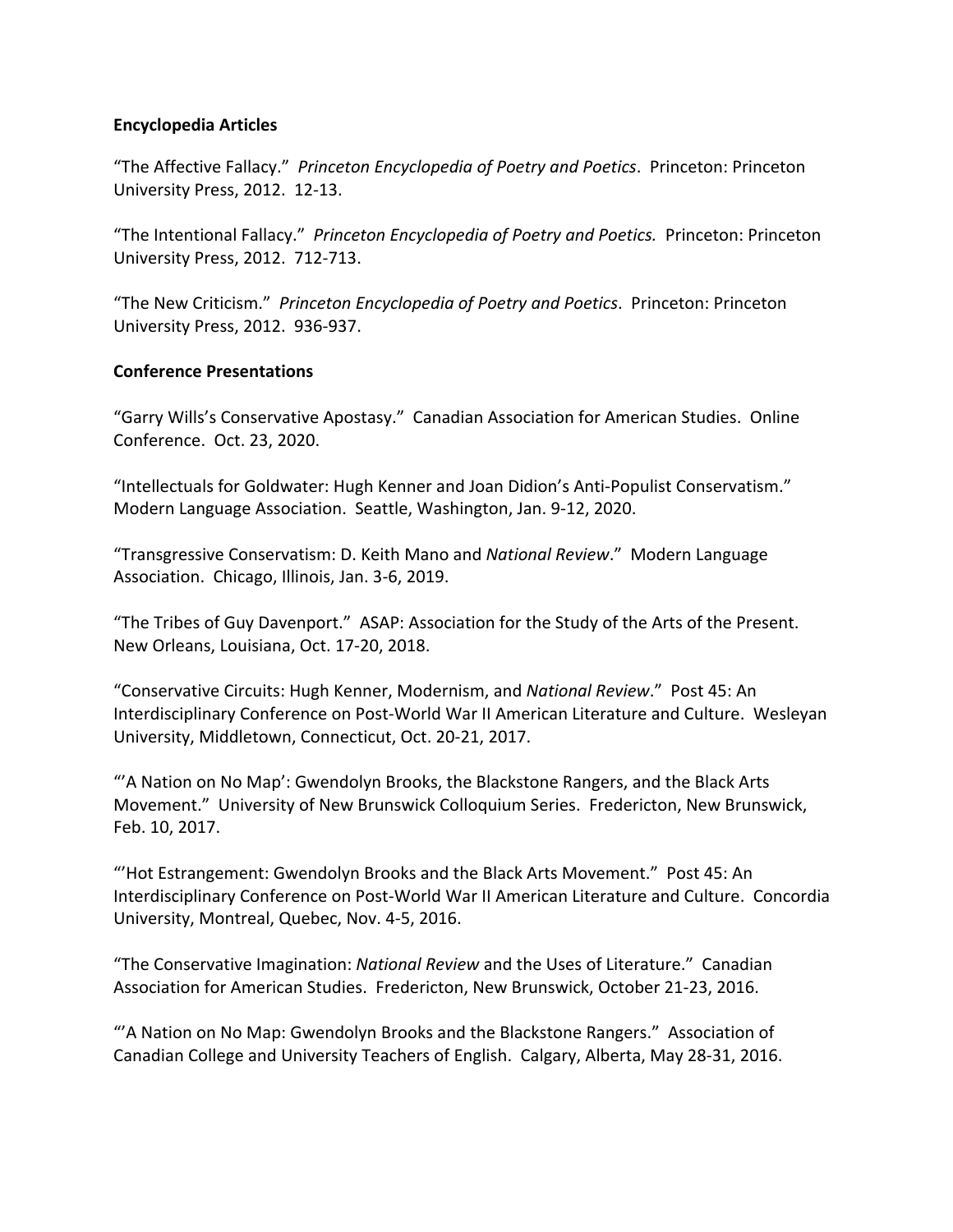"Gwendolyn Brooks, the War on Poverty, and the Black Arts Movement." Radical Poetics: Archives, Forms, Social Movements. Evanston, Illinois, April 23-24, 2015.

"Evidence in the Two Cultures." Roundtable Presentation. Modern Language Association. Chicago, Illinois, Jan. 9-12, 2014.

"Reimagining the Welfare State in Philip Roth's *The Human Stain*." Canadian Association for American Studies. Waterloo, Ontario, Oct. 24-27, 2013.

"Hannah Arendt, Popular Sociology, and the 'Social Question.'" American Comparative Literature Association. Toronto, Ontario, April 4-7, 2013.

"Legal Aid and Community Action in Oscar Zeta Acosta's Autobiographical Fictions." Canadian Association for American Studies. Toronto, Ontario, Oct. 25-28, 2012.

"Cockroach Dreams: Oscar Zeta Acosta, Legal Services, and the Great Society Coalition." University of New Brunswick Colloquium Series. Fredericton, New Brunswick, Sept. 28, 2012.

"The Erotics of Poverty: Edmund Wilson's Proletarian Romance." Canadian Association for American Studies. Ottawa, Ontario, Nov. 3-6, 2011.

"Contradictions of the New Elite: Black Professionalism in Gloria Naylor's *Linden Hills*." American Literature Association. Boston, Massachusetts, May 26-29, 2011.

"Joyce Carol Oates's Underclass: *them* and the Detroit Riot." Post45: An Interdisciplinary Conference on Post-World War II American Literature and Culture. Brown University, Providence, Rhode Island, Nov. 5-6, 2010.

"Welfare's Black Comedy: Charles Wright, Ishmael Reed, and the Great Society." Association of Canadian College and University Teachers of English. Concordia University, Quebec, May 28-31, 2010.

"Don DeLillo's Academia: Revisiting the New Class in *White Noise*." Canadian Association for American Studies. University of Western Ontario, Ontario, Nov. 13-16, 2009.

"Failed Faustians: Jack Kerouac and the Discourse of Delinquency." Association of Canadian College and University Teachers of English. Carleton University, Ontario, May 28-31, 2009.

"'A Culture of Violence and Foodsmells': Amiri Baraka's *The System of Dante's Hell* and the War on Poverty." Concordia University, Jan. 15, 2009.

"'A Culture of Violence and Foodsmells': Amiri Baraka's *The System of Dante's Hell* and the War on Poverty." Special Session on "Cultures of Poverty." Modern Language Association. San Francisco, California, Dec. 27-30, 2008.